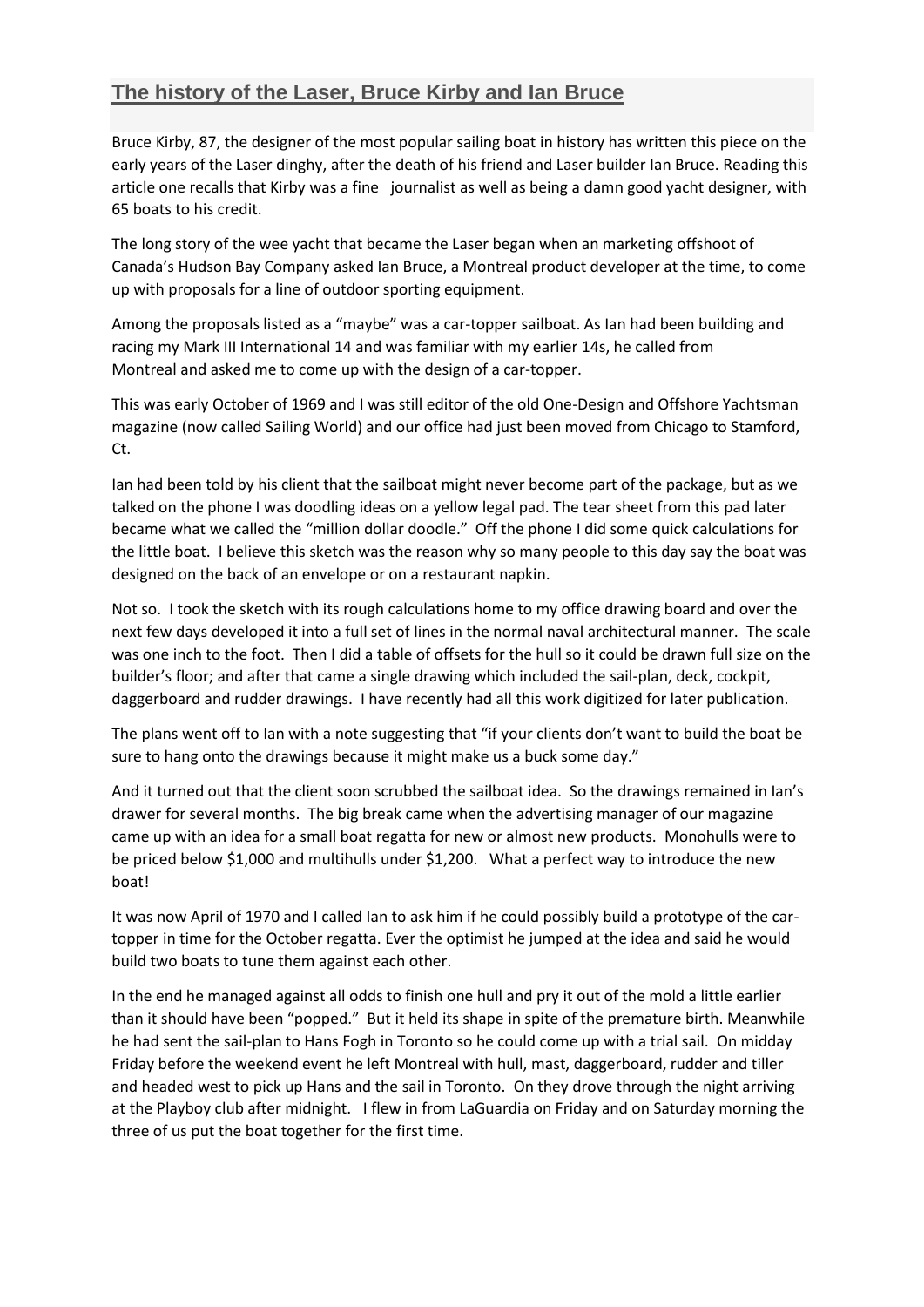For want of a better name we had been calling the boat the Weekender and Hans had put TGIF on the sail. Hans was the designated helmsman and in the first race he finished second in light air to an adaptation of the Flying Junior dinghy with the sheer lowered and a stayed cat rig. The boat had been in production for three years.

Hans was not happy with the sail/mast combination and took the sail to Buddy Melges' nearby loft and recut the luff curve that evening. Next day with the sail looking great he won the first race and the regatta was called for lack of wind during the second race with Hans well in the lead.

With the few puffs of decent wind that he had experienced, Hans detected a bit too much weather helm. I took the boat for a short spin and found enough wind to confirm his opinion.

But the boat had kicked up a fuss on the Playboy beach and there were requests for dealerships and individual sales. But we knew we had work to do and the boat, which Ian had made a pale purple with a pink deck for the sole purpose of attracting attention, was car-topped back to his Pointe Claire shop 20 miles west of Montreal.

There followed a month of non-stop work for Ian, deciding on final fitting locations , vang type (I had drawn the vang above the boom as we see frequently today, but either to save time or to avoid experimenting with something entirely new, he rigged it the way that is so familiar to us all today.

With the winter boat show season looming we had no time to fritter away.

We needed a boat that was simple and easy to sail and handle ashore and afloat. I re-did my calculations for helm balance and realized that because the boat should be easy to keep flat upwind I would not need to put the centre of effort of the sail-plan very far forward of the centre of lateral resistance of the underbody. This just didn't work and when I moved the sail-plan forward on paper to give it the normal "lead" over the underwater shape everything came into focus.

Working with Hans we achieved this by shortening the foot of the sail six inches, lengthening the luff a foot and taking several degrees of aft rake out of the mast. The sail area remained the same as on the original drawing. The mast step was moved three inches forward but the centre of effort was seven inches forward – quite a lot in so small a boat. All this was done on paper and so was still somewhat theoretical. I Fed EX'ed successive drawings to Hans (no e-mail or FAX at the time) and then phoned the new numbers to Ian so he could prepare the prototypes for the new setup. He had built a second prototype with a moveable mast step to accommodate the development. So the heavy lifting fell upon Ian, as it does at this stage in the development of any sailboat. As we would say today, "that's what builders do !"

He did the physical work in the shop with one helper and then conducted testing on the water at Royal St. Lawrence Yacht Club. He had two or three assistant test pilots of differing heights and weights, including Janet Bjorn, one of the better woman sailors (and skiers) in Canada.

We had a final weekend of testing early in December of '70 and pinned down all the details. Hans and I sailed the boat for the first time since the America's Teacup and the weather cooperated with nice medium air the first day and a few hours of sleet and 20 knots the next.

We all agreed the boat was ready for the market. And that evening at a celebration at RStLYC a young McGill University science student named Doug Balfour suggested the name Laser, pointing out that it was well known to young folks, that it was truly international, and that the great Laser beam logo would only have to go on one side of the sail because it was symmetrical.

Just after Christmas Ian delivered the first legal Laser to me in Connecticut.